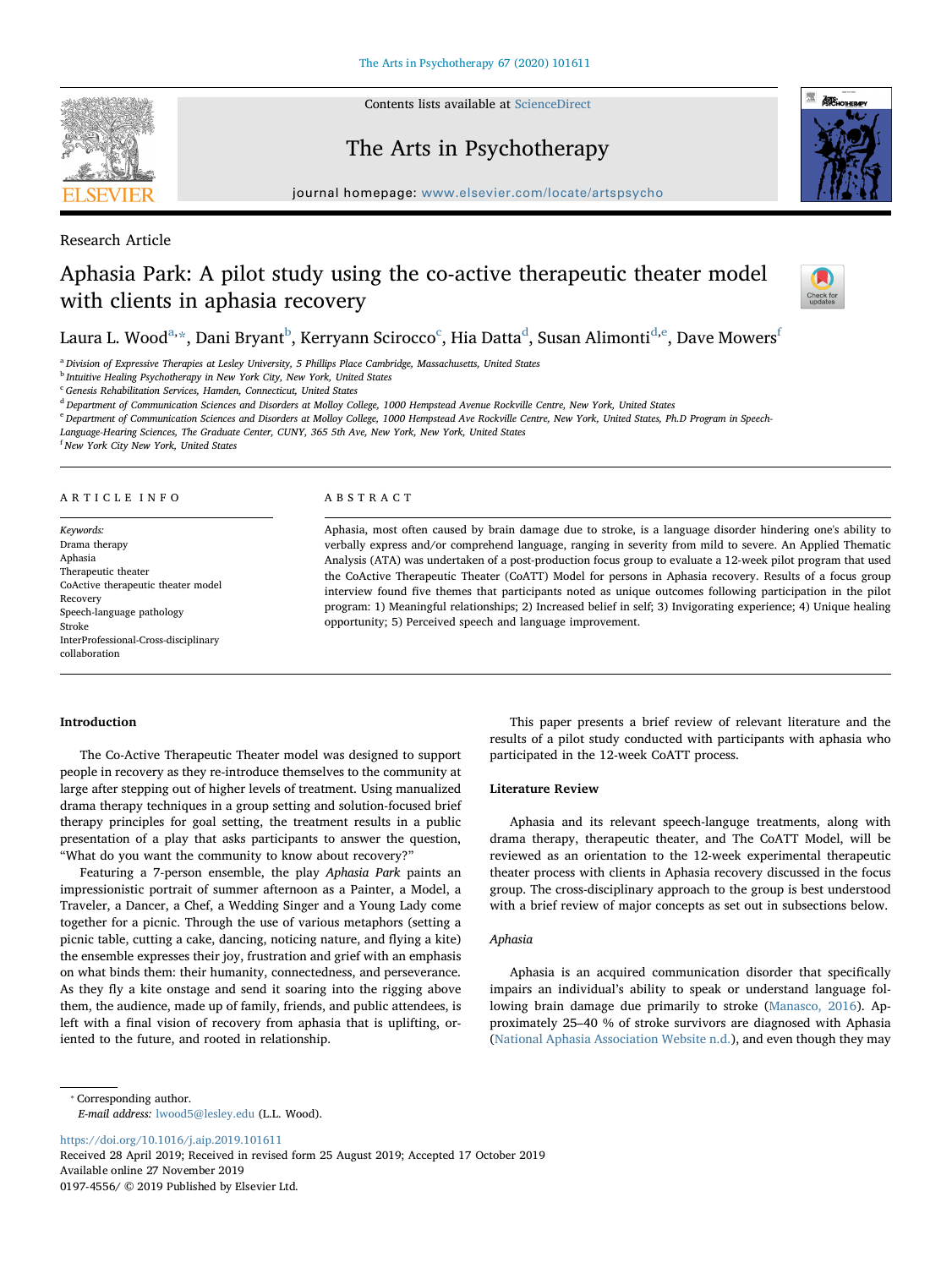have comorbid challenges such as swallowing deficits, hemiparesis, attentional deficits or apraxia (disorder pertaining to motor planning and programming for intelligible speech production) they are usually intellectually intact. Aphasia affects a number of communicative abilities including, but not limited to, fluency of speech, production, and comprehension of words and sentences in oral and written modalities ([Fontanesi & Schmidt, 2016](#page-6-2), see [Damasio, 1992;](#page-6-3) [Hilari, Needle, &](#page-6-4) [Harrison, 2012](#page-6-4) for an extensive review). This leads to social changes and withdrawal for these patients in their everyday lives ([Code,](#page-6-5) [Hemsley, & Herrmann, 1999;](#page-6-5) [Code, 2003](#page-6-6))

Although there is no medical or surgical cure for Aphasia, it has been established that speech-language intervention is an effective way to rehabilitate communication skills [\(Naeser et al., 2012](#page-6-7); [Saur et al.,](#page-6-8) [2006;](#page-6-8) [Brady, Godwin, Enderby, Kelly, & Campbell, 2016](#page-6-9)). The most significant improvements, which take advantage of the brain's neuroplastic mechanisms, usually occur within the first month post brain damage and may continue through the next two to six months. This is often referred to as the Spontaneous Recovery Period. Other factors influencing Aphasia recovery include age, gender, handedness, motivation, emotional support, educational extent, location of damage in the brain, and severity ([Watila & Balarabe, 2015](#page-6-10)).

Best practice in Aphasia treatment involves interprofessional collaboration [\(Hoover, Caplan, Waters, & Carney, 2017\)](#page-6-11). The constituent members of such an interdisciplinary team depends on the setting of the treatment, such as in an Acute Care setting in a hospital. The team may include a Speech-Language Pathologist (SLP), a Physical Therapist (PT), and an Occupational Therapist (OT). Treatment at this time, and in this setting, is largely focused on making the patient as independent as possible in his/her mobility and communication. Attention towards socio-emotional well being of the patient, however, may be limited to family counseling by a mental health professional and, in part, by the SLP into other forms of therapeutic support.

There are a variety of speech and language interventions in the treatment of Aphasia, each of which subscribe to one of two fundamental treatment models: the Medical model or the Social model ([Chapey, 2008;](#page-6-12) [Tippett, Niparko, & Hillis, 2014\)](#page-6-13). The intervention approaches influenced by the Medical model view Aphasia as an illness, the therapy as a means towards 'cure,' and position the clinician as prescriptive towards the patient. Specific examples of this approach are Constraint-Induced Language Therapy (CILT; [Pulvermüller et al., 2001\)](#page-6-14) and Melodic Intonation Therapy (MIT;[Albert, Sparks, & Helm, 1973](#page-6-15)). The other set of approaches subscribe to the Social model, focusing on functional communication within the context of the patient's environment, including their community ([Cherney, 2012\)](#page-6-16). Examples of this type of approach include the Life Participation Approach to Aphasia (LPAA) and Promoting Aphasics' Communication Effectiveness (PACE).

Traditional Aphasia treatments designed to be consistent with the medical model most often involve stimulus-response tasks that target one or more communication modalities, such as verbal expression, comprehension, naming, reading, and/or writing ([Elman and Bernstein-](#page-6-17)[Ellis, 1999\)](#page-6-17). Such intervention techniques are usually focused on treating communicative difficulties primarily in the context of neurophysiological language deficits directly resulting from the brain damage.

Communication is an act that comprises more than the production and comprehension of speech, writing, and spoken language. It serves a variety of functions that are important to social interactions, and thus, social-emotional well-being ([Nguyen, Chatters, Taylor, & Mouzon,](#page-6-18) [2016;](#page-6-18) [Okun & Keith, 1998](#page-6-19)). Therefore, losing the ability to communicate effectively and to successfully engage in social interactions in daily life, particularly without prior warning, arguably affects the emotional status of individuals with Aphasia ([Code et al., 1999](#page-6-5); [Davidson, Howe, Worrall, Hickson, & Togher, 2008\)](#page-6-20). As a result, individuals with Aphasia can experience depression, anxiety, social isolation, occupational frustrations, loss of interest, and decreased involvement in daily living ([Code & Herrmann, 2003](#page-6-21); [Code, 2003](#page-6-6); [Shehata, El Mistikawi, Al Sayed, & Hassan, 2015](#page-6-22)). Conversely, there is evidence that emotional state, mood, and well-being can positively impact improvement of communication for people with Aphasia by increasing motivation, cognitive performance, and language processing ([Code & Herrmann, 2003](#page-6-21)). Due to the significant role one's emotional state plays in the Aphasia recovery process, it is important to incorporate emotional and psychosocial factors into rehabilitation. Although emotional change is often acknowledged, many speech-language therapeutic rehabilitation plans fail to meet the emotional needs of people with Aphasia [\(Code & Herrmann, 2003\)](#page-6-21), and speech language pathologists must turn towards professions that are better equipped to manage them.

# Drama therapy and Aphasia

Drama Therapy is the intentional application of drama and theater processes to help individuals make emotional and/or behavioral change (Landy, 1994). Since the general application of drama therapy to persons with Aphasia is minimal, relevant literature on Aphasia and therapeutic theater may be non-existent.

In support of drama therapy as a therapeutic approach for individuals with Aphasia, there are two formal studies that identified participant-reported outcomes. [Cherney, Oehring, Whipple, and](#page-6-23) [Rubenstein \(2011\)](#page-6-23) conducted a study on a drama therapy group for people living with Aphasia. The authors reported that they believed speech-language pathology and drama therapy both share similar communication goals. In this study, a drama therapy process was introduced to fourteen group members living with Aphasia. After the eighteen-week drama group, [Cherney et al. \(2011\)](#page-6-23) found that patient outcomes showed that "notable improvements did not occur on all BOSS subscales". The scale included tests on communication, social relations, and mood. The authors infer that the true impact of the drama group could be assessed through the positive experiences and personal reflections of the participants ([Cherney et al., 2011\)](#page-6-23). In a 2017 study, Novy researched how utilizing narrative and drama therapy can strengthen communication and expression for individuals living with dementia and expressive aphasia. Through storytelling, dramatic enactments, visual and audio media design, the therapeutic team worked with a 94-year-old client to express and share her life story, therefore decreasing social isolation and enhancing positive peer relationships.

#### Therapeutic theater and the CoActive therapeutic theater (CoATT) model

Therapeutic theater is the intentional use of the process and performance of a theatrical piece with specific therapeutic goals and intentions for an identified population (Snow, 2000). [Wood and Mowers](#page-6-24) [\(2019\)](#page-6-24) propose that although there are three types of therapeutic theater most often used in treatment across many clinical populations: Applied Theater, Five Phase/Self Revelatory, and Autobiographical Therapeutic Theater, CoATT occupies a singular position. Three distinct features of the model may contribute to the efficacy of treatment in the recovery space. First, CoATT insists on public presentation of the play as a primary feature of the treatment process. Theoretically, the model of recovery prioritizes a return to the community post-trauma or illness and therefore necessitates an unmediated encounter between the individuals in treatment and an audience drawn from the world at large. Second, the co-active orientation of the playmaking process is distinct from either devised theater or an improvisational performance. Rather than employing the therapist team to author a script, CoATT mandates that all parties have an equal investment in the artistic output of the treatment work as it appears on stage. Third, CoATT is manualized for specific drama therapy exercises and writing exercises to develop contributions from the group members. Manualization allows for replicability and the capacity to study outcomes through a quantitative or mixed methods lens, which has larger implications for third party payor reimbursement. CoATT is a flexible manualized model which can be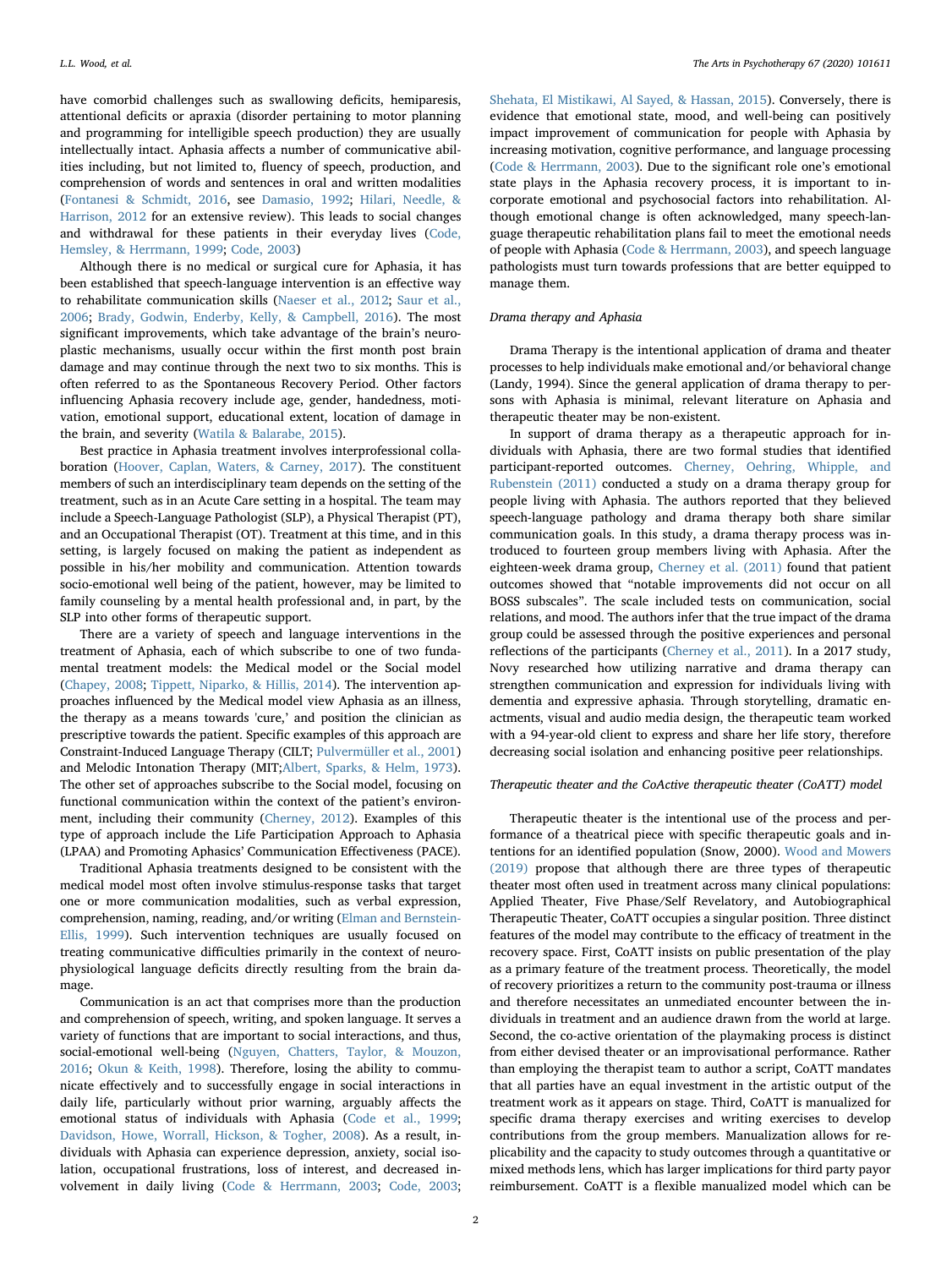executed in twelve to sixteen weeks, based on the needs of the population. The model is comprised of seven "movements." Each movement is made up of the following structure:

- 1 Participant task
- 2 Participant commitment
- 3 Drama therapy exercise(s)
- 4 Therapist task
- 5 Homework

Within each week, prescribed drama therapy exercises take place. For an in-depth review of the model and its location in the paragidm of therapeutic theater, see [Wood & Mowers, 2019\)](#page-6-24).

# Methodology

# The research team

After witnessing a presentation on the research of Wood and Mowers (2016), which applied the Co-Active Therapeutic Theater (CoATT) model with clients with eating disorders, the Communication Sciences and Disorders Department (CSD) at a private college on Long Island, New York, felt that the model could have positive implications with persons who were in recovery from Aphasia, post-stroke. A research team was created which consisted of a Registered Drama Therapist (RDT), two CSD faculty members: one Indian Speech Hearing Association (ISHA) certified speech-language pathologist, one American Speech Language Hearing Association (ASHA) certified speech-language pathologist, and two graduate student interns: one M.S. Speech Language Pathology student and one M.S. counseling/drama therapy student. In addition to using the manualized CoATTmodel, the communication sciences and disorcers team added in speech-language goals and suggested script modifications for each participant. Examples include, but are not limited to: modifying utterance length and complexity, including specific vocabulary, and incorporating prompts and cues in rehearsals. Both standardized and non-standardized evalaution methods were utilized to evaluate communication skills.

# Research design

A focus group was selected as the primary means of collecting qualitative data from the participants with aphasia. A focus group is a less structured, flexible interview with a small group of people ([Wilkinson, 1998](#page-6-25)). A general list of open ended questions was available to all researchers during the focus group, as well as to participants. The use of interview, with attention to non-verbals and straightforward questions, is suggested as best practices for qualitative research of persons with Aphasia ([Dalemans, Wade, Van den Heuvel, & De Witte,](#page-6-26) [2009\)](#page-6-26). A focus group was selected as the means of data collection, as participants with expressive Aphasia are able to comprehend spoken language but may struggle to fully articulate their feelings or ideas with verbal language. The focus group format allowed participants with Aphasia to use one another's words, to build off of each other's ideas, to disagree with one another, and offer multiple perspectives [\(Wilkinson,](#page-6-25) [1998\)](#page-6-25). Contrary to the popular belief that a focus group may inhibit participants, focus groups have been shown to "enhance openness and disclosure" [\(Wilkinson, 1998, p. 334](#page-6-25)), challenge the focus group facilitator, and bring to light missed areas of opportunity for exploration ([Wilkinson, 1998\)](#page-6-25). The focus group also offered a useful methodology that parallels the CoATT Model in its collaborative nature and putting the participant's voice at the forefront.

Open-ended questions were structured around a number of themes including: (1) perceived benefits and challenges of the process; (2) the difference between CoATT versus group and individual speech language sessions; (3) participants meeting the goals they created for themselves and the audience. This focus group was held three days

post-production. The focus group was audio recorded and transcribed verbatim by one of the graduate student interns, and was reviewed again for accuracy checks.

Applied Thematic Analysis (ATA) was chosen as the data analysis methodology. ATA is useful in that it allows for a "rigorous, yet inductive, set of procedures designed to identify and examine themes from textual data in a way that is transparent and credible" ([Guest,](#page-6-27) [MacQueen, & Namey, 2011](#page-6-27) p.15). The method has a primary focus on presenting "stories and experiences voiced by study participants as accurately and comprehensively as possible" ([Guest et al., 2011](#page-6-27) p.16). Additionally, ATA is well suited for team research and exploring solutions to "real world problems" ([Guest et al., 2011](#page-6-27) p.17). In ATA, researchers are encouraged to use tools that enhance rigor and systematic documentation. Field notes and theoretical memos provide qualitative researchers the opportunity to track both verbal and non-verbal behaviors, as well as categorize these into emerging observations to support the data analysis process [\(Montgomery & Bailey, 2007\)](#page-6-28). In this research study, the use of field notes and memos were particularly important due to the language limitations of participants and were written with the intention of capturing the full lived experience of the process.

After transcription, the file was manually coded seperatley by two members of the research team. A code is a "word or short phrase that symbolically assigns a summative, salient, essence capturing…attribute' ([Saldaña, 2015](#page-6-29) p.4) that allows for the researchers to identify 'regular or consistent occurrences of action/data that appear more than twice' ([Saldaña, 2015](#page-6-29) p.5). Codes were compared and contrasted, then grouped into preliminary themes that addressed the research inquiry. These groups were linked back to larger text from the transcript which captured and represented these themes organized in a codebook ([Guest](#page-6-27) [et al., 2011](#page-6-27) p.17). To ensure the integrity of interpretation, given the linguistic, cultural and ethnic diversity of the group and the nature of their communicative deficits, two components of the process, in particular, were emphasized. First, the preliminary themes derived from the data were taken to the larger research team to be clarified and examined. The diversity of the research team both in discipline (from Speech-Language Pathology and Drama Therapy/ Mental Health Counseling), and in language/ethnicity (one researcher from Speech-Language Pathology is South Asian, multilingual, and overlapping in two languages with at least one participant) prevented unjustified interpretation of limited, as well as non-verbal communication (e.g., body language and gestures) from the participants. The themes were then shared with the participants of the project through the process of member checks. Member Checks provide qualitative researchers a form of triangulation that gives participants an opportunity to ensure that what the researchers are finding resonates with participants ([Shenton,](#page-6-30) [2004\)](#page-6-30). During Member Checks participants reiterated that each theme felt accurate, and they were also able to link the theme back to a specific examples.

#### Site

This study took place at a private Catholic college on Long Island. Weekly rehearsals were held in classrooms on campus, and the therapeutic theater production was held at one of the college's two performance venues.

# Recruitment

Recruitment of participants for this study took place via snowball sampling and through flyers that were posted at the college, university, and local speech language clinics, including the Molloy Speech, Language and Hearing Center.

#### Participants

Five individuals (3 females and 2 males) were recruited and selected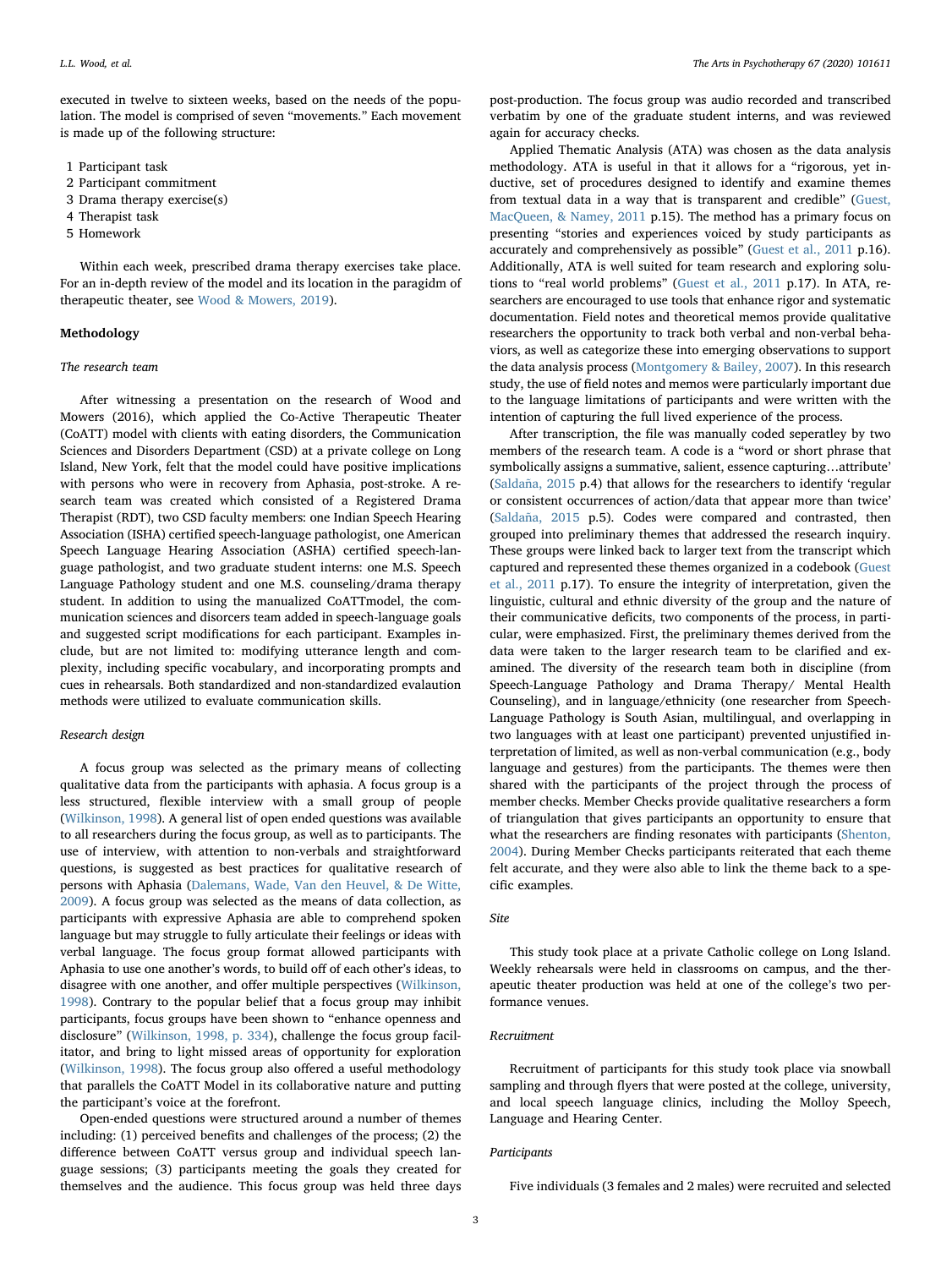to participate in this study. All participants met the following criteria for inclusion: diagnosis of Aphasia resulting from a stroke that occurred at least 10 months prior to this study. Three of the participants also had co-occurring Apraxia. Below is a detailed description of each participant. Pseudonyms are utilized to describe each participant, and the biographical information reported was gathered from the participants and/or caretakers via interviews and compilation of case histories. It should be noted that one of the 5 participants was ultimately unavailbale to participate in the focus group, though field notes and memos capture this particpant demonstrating similar emotional experiences, as perceived by the researchers.

Patty identified as a 51-year-old white, married female. She lived at home with her spouse and two children. Patty had a dominant language of English, but she also reported speaking some German. She had earned her bachelor's degree, and prior to her stroke was employed as a certified public accountant. In April 2013, Patty suffered a stroke resulting in Broca's aphasia and apraxia. Since then, she has been unemployed, and has been receiving speech and language therapy. At the time of this study, she spoke only English, and was receiving therapy at two university clinics.

Gale identified as a 70-year-old, monolingual, English-speaking African American female. She has two children, is divorced, and lived alone. She completed three years of college and was employed as a clerical worker prior to her stroke. In July 2015, she had a stroke resulting in anomic aphasia and apraxia. Since then, she has been unemployed, and has been receiving speech and language therapy. At the time of this study, she was receiving speech language therapy at a university clinic.

Anice identified as a 48-year-old South Asian, multilingual, married female. She lived at home with her spouse and two children. Her languages include her native language Gujarati, as well as English, Hindi, and Marathi. She earned her bachelor's degree and completed two years of advanced studies. Prior to her stroke she was an income tax specialist. In April 2015, Anice suffered a stroke resulting in Broca's aphasia and apraxia. Since then, she has been unemployed, and has been receiving speech and language therapy at multiple university clinics.

Charlie identified as a married, bilingual, 74-year-old Afro-Panamanian male. He had five children, and lived at home with his spouse and one child. Charlie earned his bachelor's degree in Computer Science and spoke both Spanish and English prior to his stroke. At the time of this study, he spoke only English and was receiving speech and language therapy at a university clinic.Charlie did not participate in the focus group portion of the study.

Brad, identified as a monolingual, 51-year-old white, married male wholived at home with his spouse and three children. He earned his bachelor's degree in Business Administration Accounting. In November 2016, he suffered a stroke which resulted in Broca's aphasia. He has been unemployed and receiving speech and language therapy since that time. At the time of this study he was receiving therapy at multiple university clinics.

### Results

This next section will present the results of the analysis of the fortyfive-minute focus group interview, researcher field notes, and theoretical memos [\(Montgomery & Bailey, 2007\)](#page-6-28). Based on the analysis, there were five distinct themes that emerged as benefits experienced by participants who performed in Aphasia Parkusing the CoATT Model. The themes are as follows: 1) Meaningful relationships; 2) Increased belief in self; 3) Invigorating experience; 4) Unique healing opportunity; 5) Perceived speech and language improvement. Below, each theme is presented in greater detail. Line numbers are included to help the reader track the dialogue. We encourage readers to keep in mind that persons with Aphasia have a communication disorder, so at times a transcribed version may inadequately capture the energy, non-verbal language, or insider knowledge of the process. We have included parenthetical field notes to highlight some of the salient non-verbal aspects of this population.

#### Meaningful relationships

Participants offered consensus that being a part of the CoATT production allowed them to build meaningful relationships with people who had similar struggles. Despite the barrier of language as a primary form of communication, therapeutic theater provided unique ways for these individuals to connect which were not always necessarily language based. Participants noted that the relationships created in the process provided them the courage, hope, and support they needed to be able to perform, especially in more language-focused moments of the play. The theme of building relationships, as well as the power of relationships, was mentioned or agreed upon twelve different times in the focus group and was often noted in field notes. Comments ranged from more verbally articulate experiences of how the process created a sense of community to non-verbal endorsement from other members with limited speech and language skills. One poignant moment was when Gale expressed how the relationships of the group helped her with a challenging line in the script:

…there was a piece that I couldn't get about this. "And the clouds"(recalling the line from the play).. and I just couldn't for some reason I couldn't get that and I didn't want to mess up. I wanted to do the best I could, but I have to tell you, all of you helped me because when we started talking, when we started doing our play together, I was looking at you and you made me feel comfortable… yes…because I felt like all of you help me (Line 125).

As Gale shared this experience, the group nodded. She went on to express how her relationship with one very verbally limited participant, Anice, inspired her:

Gale: 'You made me feel like it was worth doing this', (Line 141). Anice: Smiled, nodded and reached for Gale's hand (Line 142).

Another verbally simplistic but equally enthusiastic comment regarding the CoATT process supporting meaningful relationships came from Patty, who, when asked about what she got out of the experience stated, 'Yes. Together, community, community!' (Line 10) to which the community nodded, and verbally agreed with a 'yes!' or 'oh yeah!'

Gale reiterated this theme when recalling watching her newfound friends, and feeling connected to the relationships she had built:

Gale: 'And..I was like..I wanted to to cry…I really did..because I saw this'(Line 211). Researcher: 'Yeah' (Line 213). Patty: 'Connection' (Line 214). Researcher: 'Yes' (Line 215). Gale: 'Yes' (Line 216).

Patty: 'Yes. For each other. Yes, yes, yes. All of it' (Line 222).

This exchange demonstrates one way relationship and community were experienced by this group, as participants help each other to express an idea verbally. Meaningful relationships was the first theme brought up by the group when asked about potential benefits of the experience.

# Increased belief in self

The second theme spoke to the way in which participants experienced the success of taking on a task that initially felt impossible. During the early rehearsals, participants (and at times, family members) could not conceptualize how they would ever memorize and perform a play, especially since all participants reported struggling in simple day to day verbal interactions. During the group interview and productionthere was marked celebration of their accomplishment of such a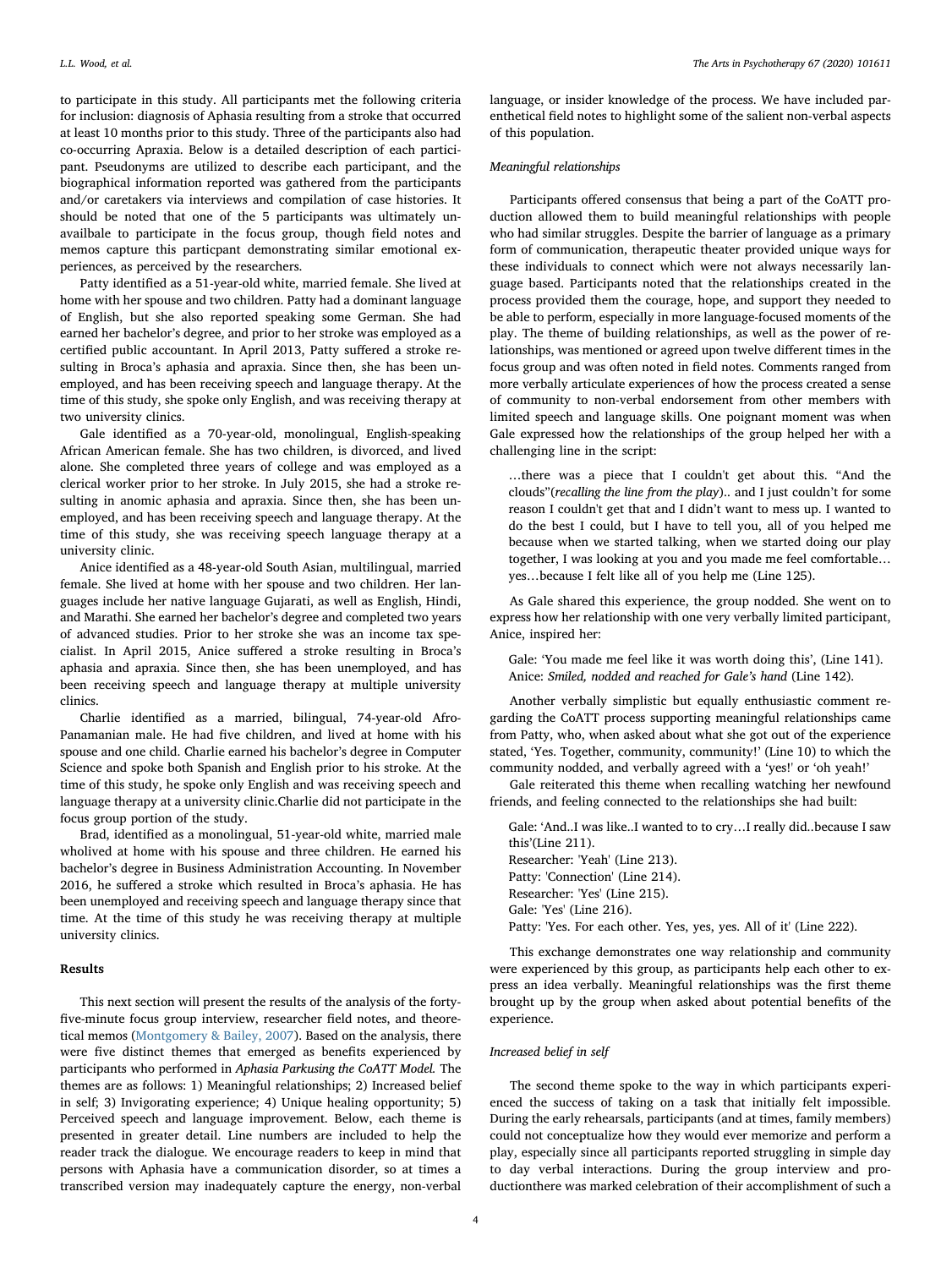challenging task, which was evidenced by cheering one another on, clapping, and celebratory remarks as recorded in the field notes. Additionally, some members reported that the increased belief in self that they found through the production gave them the courage to take more risks outside of the theater space. This was well demonstrated when Gale expressed the following:

Umm, well, as I was telling you, I didn't even think I could do this in the beginning, I was a little, umm upset, not upset, but..what's the word..I didn't think I could do it. We kept going and going..and I started to feel better…So we got on the stage and everything started to come together…and I felt good for all of us, because I am going to say that this is something we have never done before (Line 34).

A little later in the focus group, Brad expressed a similar sentiment: 'Um..I nervous, um..and then..I nailed it!' (Line 175). In response, the group laughed and celebrated with Brad. A moment later, Gale expanded on this sense of accomplishment by saying, '…now I feel like…I can try to do more. This opened me up to…to do more' (Line 186). The energy in the group continued to build with Brad echoing Gale, 'drama therapy…and beyond!' (Line 188).

#### Invigorating experience

There can be significant limitations after a stroke that results in aphasia. A person's schedule becomes filled with doctor's appointments, and ongoing speech-language therapy. The fears and frustrations of communicating with others can also occupy a significant amount of an individual's time and mental capacity. The participants in the CoATT Model experienced the process of rehearsing and performing to be invigorating. Anice, who had limited verbal capacities, answered, 'Fun!' (Line 67) when asked about the process. Patty described this process as giving her 'energy…yes…ENERGY!' (Line 59) and, later in the interview, as 'exhilarating!' (Line 162). Later, Anice also expressed that being a part of the CoATT process was 'Great!' (Line 486). Considering non-verbal embodied responses, clear consensus was found around the process being invigorating.

# Unique healing opportunity

Participants described the CoATT Model as something that allowed them to authentically address their struggles, as well as the misconceptions about Aphasia. According to the CoATT model, cast members make a commitment to expressing to the audience the theme of recovery they are exploring (Wood & Mowers, 2019). Participants in this production decided on three themes of Aphasia recovery to explore: 1) People with aphasia are not stupid; 2) People with aphasia are the same person that they use to be; 3) People with aphasia recover at their own pace, and in their own way. Participants used these themes to build an original play that would metaphorically present these statements. When asked to reflect in the focus group if they reached this goal, the group enthusiastically agreed that they had succeeded. As Gale described,

'Okay I had a stroke and this…this is what happens when you have a stroke, but we were able to show people that, what you gave us was a chance to let people know how we were feeling and put it into a play' (Lines 289–290).

Or as Patti expressed in an exchange with one of the researchers:

Researcher: 'What makes CoATT different, than just practicing words? If anything?' (Line 273).

Gale: 'Because, we were able to bring what we feel' (Line 275). Researcher: 'Mmmhmm' (Line 276).

Patti: 'The feelings that we have with aphasia…out' (Line 277). Researcher: 'I see' (Line 278).

Gale: 'You helps us (motioning to the drama therapist) bring it out'

#### (Line 279).

Researcher: 'So, not only could you practice words, but it was words in connection to something what you were feeling?' (Line 280). Gale: 'Yes…even though you have a stroke, we can get to different places…with with with, you know, with…therapy' (Line 292). Researcher: 'Yeah. And it sounds like drama helped you better explain that to people?' (Line 294).

Gale: 'Explain that to people. Yes, yes' (Line 295).

When Brad had discussed his success, he added that he felt:

Brad: 'Like old times' (Line 337).

Researcher: 'Something about about doing this process and feeling successful, made it feel like…to use your words…like old times?' (Line 338).

Brad: 'Yeah' (Line 339).

There was also another moment where the researchers and participants discussed a metaphor from the play that illustrated one of the principles the group had regarding not interrupting, and allowing people with aphasia to take their time:

Researcher: 'I think picking up on…and correct me if I'm wrong, is that…it…the theater, the play, gave you a voice?' (Line 440–441). Patty: 'Yes!' (Line 442).

Gale: 'Yes, yes' (Line 443).

Researcher: 'Right. That people couldn't finish your sentence, people couldn't cut in, people couldn't walk up on stage' (Line 444–445). Gale: 'Right, right, right' (Line 446).

Researcher: 'People had to sit and listen' (Line 447). Gale: 'And listen, yes!' (Line 448).

Patty: 'And listen!' (Line 449).

Gale: 'And understand what we're going through' (Line 450).

Researcher: 'Yes' (Line 451).

Gale: 'You know, I mean even if you…if you…help him, you are doing it because you love him. But some…and that's what all, everybody does this because they love us, but sometimes you want to tell your family "back off"…'(Line 452–453)

Researcher: 'Yeah' (Line 454).

Gale: '…it's hard to do it' (Line 455).

Researcher: 'Yeah' (Line 456).

G: 'Because then they feel like I don't appreciate what we are doing for you and it's not that, we are just trying to get it out our self' (Line 457).

# Perceived speech and language improvement

Participants unanimously agreed that each of them had an improvement in speech and language. While we anticipate that the forthcoming quantitative analysis will corroborate these gains, this theme focuses on the participants' lived experiences of improvement. For example, Anice put together multiple words to express her improvement, which was followed by the rest of the group commenting on their own growth and improvement:

Researcher: 'Do you think that anything about your talking changed since the first day you were here and today?' (Line 550–551). Anice: 'I think….I did' (Line 552).

Group celebrates her saying four words together in a sentance. A moment later:

Gale: 'Yes, I feel that…that I have, I have gotten a little better. Um, if nothing else, I'm not afraid to try…even if I don't get the words out the first time. Sometimes you don't want to say it again, but people are waiting too…you know, but I feel now, I can try again and tell people "wait a minute!"' (Lines 559–565)

Researcher: 'How about you, Brad?' (Line 569).

Brad: 'Um, once sentence…one feeling. Feeling. (pause) Um, one sentence and two sentences…' (Line 570).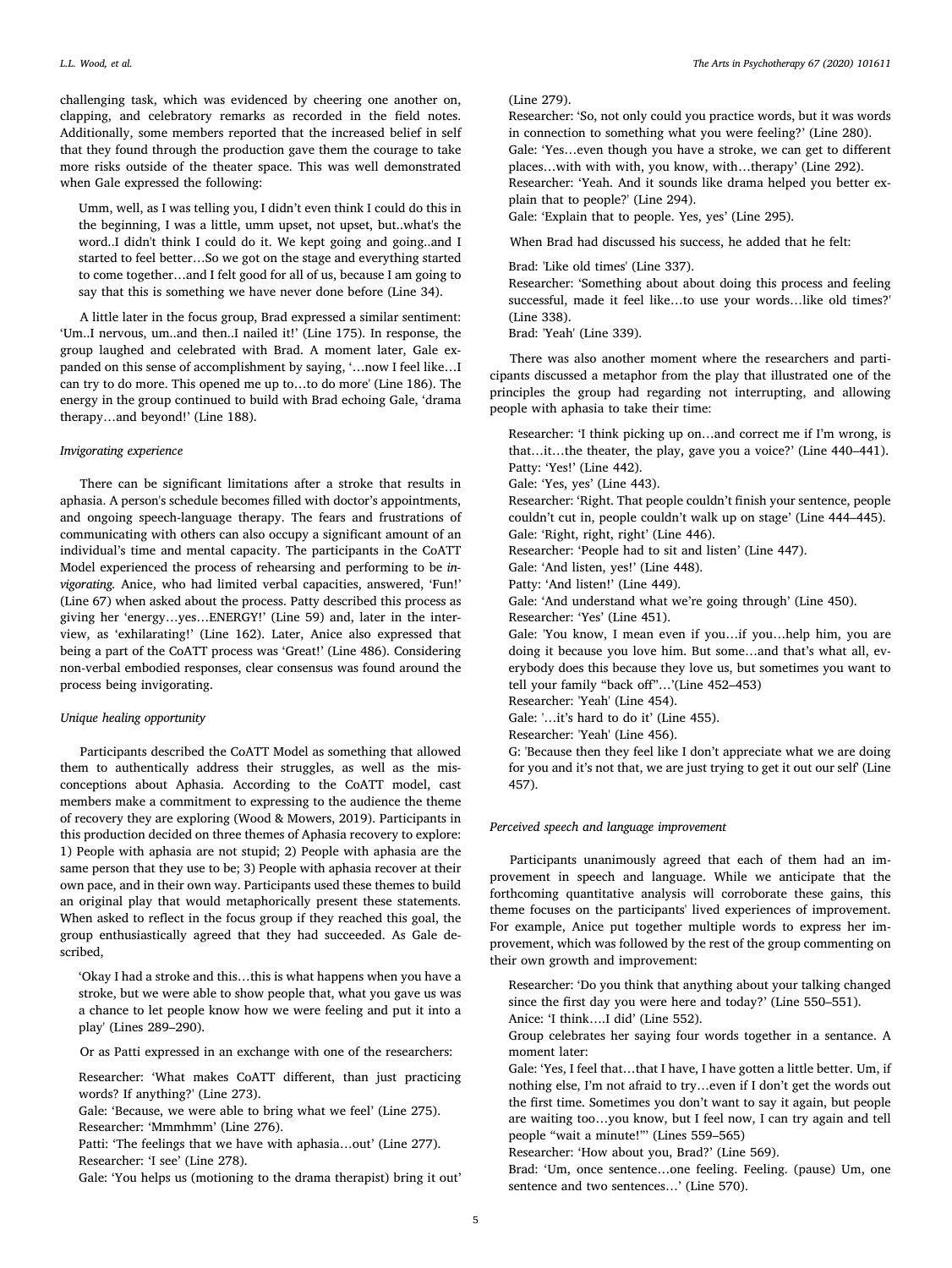Brad: 'And three sentences and four' (Line 572) (with excited intonation building on the fact that there were complicated sentences written into the play for him, laughter).

Researcher: 'Yeah! They wrote you some hard lines that you had to string together' (Line 575).

Brad: 'Yeah! I never! Believed in how much I tried!' (Line 576).

As the conversation proceeded, Patty reiterated a major theme of the play that all of the participants agreed upon: that everyone recovers at their own pace.

Patty: 'Everybody is different. Everybody is different. All of life. All of life. All of life. Walks of life. Walks of life. Um, yes, um slow down. Yes, slow down yes, I …I am…slowing down —visualizing, visualizing…yes?' (clarifying if we understand) (Line 582). Researcher: 'Yes' (Line 583).

She continued by remembering how Anice, who played the role of the painter, made such big improvements with her lines about painting. She then reflected on her own struggles and improvements, which included saying a complicated line in the play: 'the clouds are fluffy.'

Patty: 'Painter? (points to Anice) Yes, looks good! Remember visualizing, yes? Yeah, yeah. "The clouds are as fluffy…" (laughter) Remember…um, um, wait um, everybody is different. EVERYbody is different. Thank you' (Line 584–589).

Researcher: 'Right…Anice is different, Gloria is different, Brad is different. You're different. Did you also feel you improved?' (Line 591–592).

Patty: 'Oh yeah! Oh yes. Wait...increments...increments...increments…uh, wait. Five years ago, don't say anything' (Line 593).

# Discussion

The CoATT model, designed to work on various forms of recovery through therapeutic theater, appeared to be a good fit for these patients with Aphasia, due to the embodied approach to recovery, manulized exercises, and required public performance. Additionally, the inclusion of speech-language goals incorporated into the script and addressed by the speech-languge pathology team, seemed to offer an invigorating and dynamic way to approach the work. Interpretation of the data in our results requires an awareness of the workings of aphasia as well as the workings of performance. The dynamics of the model are reflected in the distinct themes raised by the participants in the focus group.

First, CoATT is a recovery model that empowers the participant to take ownership of their own recovery. Individuals who face constant communicative challenges in their daily lives may experience helplessness as well as lose their communicative intent. More than one participant in this study reported that, throughout their experience, others (perhaps with helpful intentions) often finished their sentences, leaving the participant's thoughts unexpressed or perhaps misinterpreted. Participants explored this phenomenon by using a metaphor, in which characters would rush each other to accomplish tasks (e.g., set a table, cut a cake, etc.). By using a metaphor in the play, and rehearsing the lines 'let me finish!' or 'we all go in our own time,' the participants had the opportunity to practice asking for time, which then gave them the courage to do the same outside of the model. By taking charge of the play-making through the CoATT model participants demonstrated that they can be in charge of their recovery and their communication.

Second, the success of the CoATT model with individuals with aphasia is rooted in the "double life" of theater (Landy, 1994). Theater, to the public eye, is an act of communication, while aphasia is a disorder of communication. Individuals with aphasia, embarking on an experience where the ultimate goal is to express their feelings on a stage, in front of an audience, confront the paradox with embodied

experience. Therefore, the mere act of agreeing to take on this "challenge" (as described by participants) helped them overcome certain boundaries that they may never have approached otherwise. The chances of success using the CoATT model increase as participants stay present, witnessing the group turn challenge into opportunity. The act of moving a theater with a full audience by using words, which they have identified as their weakness, is seen as a steppingstone toward success for them. In performance, the entire body is engaged in an action of expression and an act of support. The audience witnessing is another embodied act of communication. Since the CoATT Model requires participants to take ownership over significant creation of the play (e.g., script, characters, themes, costumes, etc.), there was an increased sense of pride and ownership over the accomplishment. In the results, non-verbal endorsement and verbal encouragement demonstrated this consensus.

Finally, literature cites instances of communicative and psychological benefits of group therapy for individuals with aphasia [\(Bollinger,](#page-6-31) [Musson, & Holland, 1993](#page-6-31); [Elman & Bernstein-Ellis, 1999](#page-6-17); [Lanyon, Rose,](#page-6-32) [& Worrall, 2013;](#page-6-32) [Marshall, 1993;](#page-6-33) [Shadden, 2007](#page-6-34); [Wertz et al., 1981](#page-6-35)). The participants in this study were able to capitalize on a number of group therapy advantages that are cited in the literature by the application of the CoATT model within a group context. Coding the focus group elicited powerful thematic connections in the lived experience of participants that ratify important elements of group work: engaging in meaningful relationships, increased belief in oneself, and language and speech improvement.

# Limitations

There were a number of limitations to the study. One limitation of the study pertained to participants' communicative outcomes. Since a subset of participants continued with their speech-language therapy sessions outside of the inter-professional therapeutic theater participation, not all reported communicative improvements could only be attributed to the inter-professional therapeutic theater intervention. So, although participants attributed participation in this process as contributing to a felt sense of speech-language improvement, there were other factors that may have also contributed to that experience. There are quantitative results of the standardized speech-language assessments in a forthcoming article.

It should be acknowledged that the researchers had spent significant time with the participants, which helped them become familiar with individual communicative strategies. The research team had multiple researchers present in the focus group writing field notes in order to objectively understand what was taking place, as well as using bracketing and member checks. While working in a team of researchers that are using member checks can help to bracket and address researcher bias, or over-interpretation of speech from people with aphasia, it acknowledges that different teams may conclude with different outcomes from qualitative methodologies depending on researcher viewpoints remains [\(Maxwell, 1996](#page-6-36)).

# Conclusion

The goal of this study was to explore the outcomes of using the CoATT model on a group of individuals who are diagnosed with aphasia, a disorder that poses communicative restrictions due to the sudden onset of a stroke that leads to brain injury. The communicative difficulties experienced by these individuals with aphasia, despite continuous speech therapy, leads to increased self-doubt, especially in environments where communication is needed for establishing new relationships ([Code & Herrmann, 2003](#page-6-21); [Code, 2003](#page-6-6); [Shehata et al.,](#page-6-22) [2015\)](#page-6-22).

Participants spontaneously report that the CoATT experience with speech and language support integrated, impacts both communication skills and the self-confidence that comes through building relationships.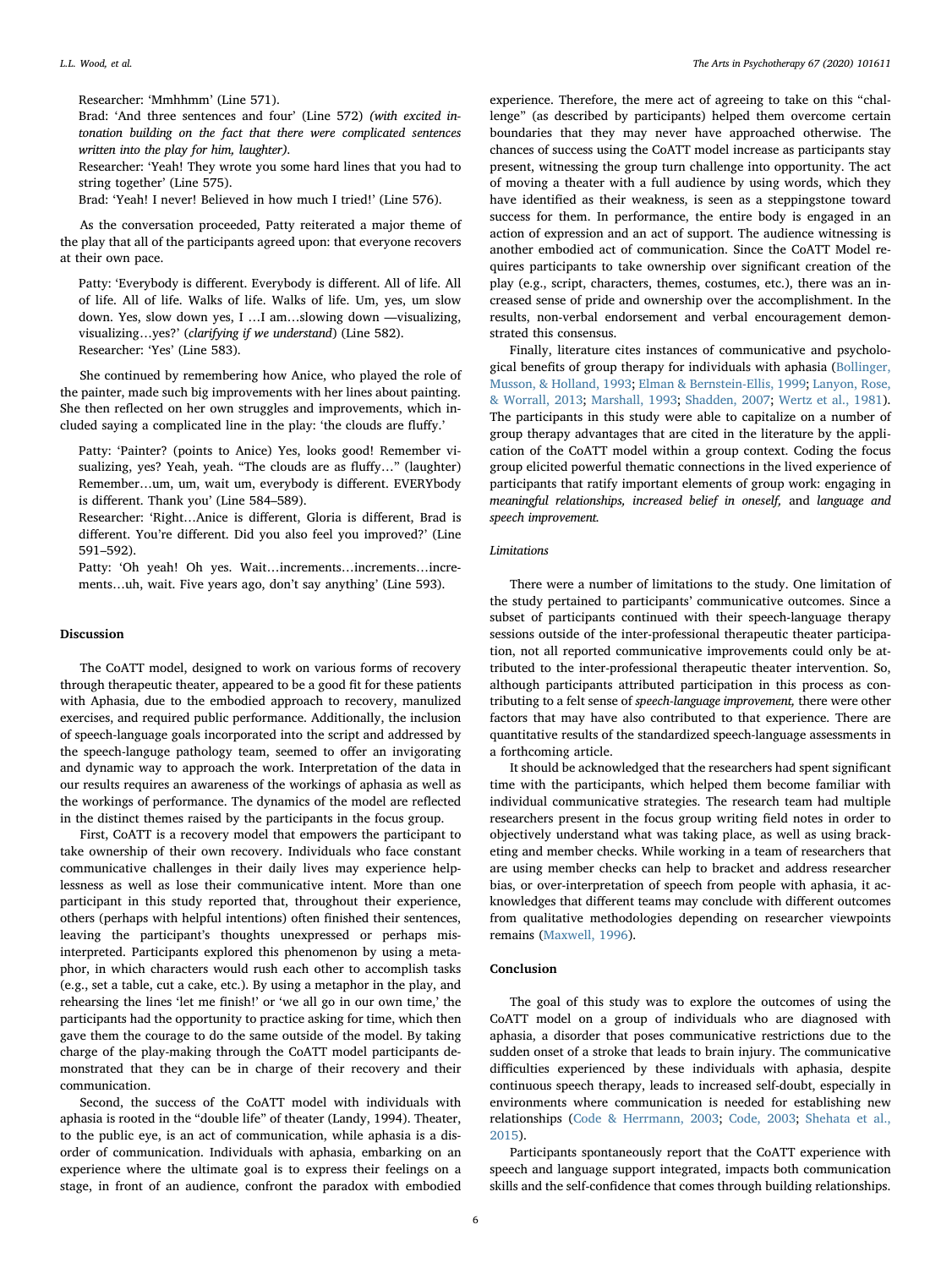The CoActive element between clinicians and patients, as well as the group approach to treatment, facilitates the additional benefit that traditional speech- language pathology approaches may not deliver. Treatment is described as invigorating; clinicians and colleagues are valued. The drama therapy elements of the CoATT model create an opportunity for a shift in role for every member of a co-active process. Clinicians become creators and patients become caregivers for castmates.

This unique study explored the perceived benefits that participants with aphasia experienced using the CoATT Model to create an original piece of therapeutic theater. Theater and playmaking seem to have clear benefits to address both the socio-emotional challenges that come with aphasia recovery, as well as the potential for facilitating language re-acquisition in inter-professional practice. There are larger questions raised in the literature review which frame the discussion in terms of the most challenging aspects of living with Aphasia. Since individuals with Aphasia can experience depression, anxiety, social isolation, occupational frustrations, loss of interest, and decreased involvement in daily living, longitudinal study may investigate how participation in the CoATT model is a catalyst to long-term development and recovery.

Future studies should consider potential benefits of the CoATT model for individuals with communication disorders, as well as their families and caregivers. This pilot study demonstrated that the CoATT model is amenable to integration of another discipline allowing for inter-professional practice and a holistic appraoch to treating clients such as those with Aphasia. What is most exciting about CoATT is the capacity for replicability. Ideally, we would love to see multiple treatment centers use the model and compare results. In addition, this design offers opportunities for engaging students in inter-professional education, while researching the benefits and challenges of co-treating in an inter-professional setting. Our future directions include recently finishing another play using the CoATT model and exploring caregiver/ audience benefits as well as working to run the model in two different cities in 2020 and compare and contrast mixed method results with people using the model that did not create it. We invite interested parties to read [Wood and Mowers \(2019\)](#page-6-24) and contact us about running a study in your community. It is essential that the model can be replicated without the original creators, and we believe it has the potential to do so, which may also elevate the use of therapeutic theatre in more traditional treatment settings.

#### Acknowledgements

This project was partially funded though a grant from Molloy College Faculty Scholarship and Academic Advancement Committee. We offer our special thanks to Joanne Ascher, Director of the Molloy Speech, Language, and Hearing Center, Lou Capone, Technical Director of The Hayes Theater and Dr. Drew Bogner, President of Molloy College for encouragement with the project. We also appreciate the Departments of Music Therapy, Communication Sciences and Disorders, and Clinical Mental Health Counseling at Molloy College for additional support.

# References

- <span id="page-6-15"></span>[Albert, M. L., Sparks, R. W., & Helm, N. A. \(1973\). Melodic intonation therapy for](http://refhub.elsevier.com/S0197-4556(19)30179-0/sbref0005) aphasia. [Archives of Neurology, 29](http://refhub.elsevier.com/S0197-4556(19)30179-0/sbref0005)(2), 130–131.
- <span id="page-6-16"></span>[Cherney, L. R. \(2012\). Aphasia treatment: Intensity, dose parameters, and script training.](http://refhub.elsevier.com/S0197-4556(19)30179-0/sbref0010) [International Journal of Speech-language Pathology, 14](http://refhub.elsevier.com/S0197-4556(19)30179-0/sbref0010)(5), 424–431.
- <span id="page-6-23"></span>[Cherney, L. R., Oehring, A. K., Whipple, K., & Rubenstein, T. \(2011\). Waiting on the](http://refhub.elsevier.com/S0197-4556(19)30179-0/sbref0015) [words: Procedures and outcomes of a drama class for individuals with aphasia.](http://refhub.elsevier.com/S0197-4556(19)30179-0/sbref0015) [Seminars in Speech and Language, 32](http://refhub.elsevier.com/S0197-4556(19)30179-0/sbref0015)(3), 229–242.
- <span id="page-6-31"></span>[Bollinger, R., Musson, N., & Holland, A. \(1993\). A study of group communication inter](http://refhub.elsevier.com/S0197-4556(19)30179-0/sbref0020)[vention with chronically aphasic persons.](http://refhub.elsevier.com/S0197-4556(19)30179-0/sbref0020) Aphasiology, 7, 301–313.
- <span id="page-6-9"></span>[Brady, M. C., Godwin, J., Enderby, P., Kelly, H., & Campbell, P. \(2016\). Speech and](http://refhub.elsevier.com/S0197-4556(19)30179-0/sbref0025) [language therapy for aphasia after stroke: An updated systematic review and meta](http://refhub.elsevier.com/S0197-4556(19)30179-0/sbref0025)analyses. Stroke, 47[\(10\), e236](http://refhub.elsevier.com/S0197-4556(19)30179-0/sbref0025)–e237.
- <span id="page-6-12"></span>Chapey, R. (2008). [Language intervention strategies in aphasia and related neurogenic com](http://refhub.elsevier.com/S0197-4556(19)30179-0/sbref0030)munication disorders. [Philadelphia, PA: Lippincott Williams & Wilkins](http://refhub.elsevier.com/S0197-4556(19)30179-0/sbref0030).
- <span id="page-6-6"></span>[Code, C. \(2003\). The quantity of life for people with chronic aphasia.](http://refhub.elsevier.com/S0197-4556(19)30179-0/sbref0035) Neuropsychological [Rehabilitation, 13](http://refhub.elsevier.com/S0197-4556(19)30179-0/sbref0035)(3), 379–390.
- <span id="page-6-5"></span>[Code, C., Hemsley, G., & Herrmann, M. \(1999\). The emotional impact of aphasia.](http://refhub.elsevier.com/S0197-4556(19)30179-0/sbref0040) [Seminars in Speech and Language, 20](http://refhub.elsevier.com/S0197-4556(19)30179-0/sbref0040), 19–32.
- <span id="page-6-21"></span>[Code, C., & Herrmann, M. \(2003\). The relevance of emotional and psychosocial factors in](http://refhub.elsevier.com/S0197-4556(19)30179-0/sbref0045) aphasia to rehabilitation. [Neuropsychological Rehabilitation, 13](http://refhub.elsevier.com/S0197-4556(19)30179-0/sbref0045)(1-2), 109–132.
- <span id="page-6-26"></span><span id="page-6-3"></span>Damasio, A. R. (1992). Aphasia. [The New England Journal of Medicine, 326](http://refhub.elsevier.com/S0197-4556(19)30179-0/sbref0050)(8), 531–539. [Dalemans, R., Wade, D. T., Van den Heuvel, W. J., & De Witte, L. P. \(2009\). Facilitating](http://refhub.elsevier.com/S0197-4556(19)30179-0/sbref0055) [the participation of people with aphasia in research: a description of strategies.](http://refhub.elsevier.com/S0197-4556(19)30179-0/sbref0055) [Clinical Rehabilitation, 23](http://refhub.elsevier.com/S0197-4556(19)30179-0/sbref0055)(10), 948–959.
- <span id="page-6-20"></span>[Davidson, B., Howe, T., Worrall, L., Hickson, L., & Togher, L. \(2008\). Social participation](http://refhub.elsevier.com/S0197-4556(19)30179-0/sbref0060) [for older people with aphasia: The impact of communication disability on friendships.](http://refhub.elsevier.com/S0197-4556(19)30179-0/sbref0060) [Topics in Stroke Rehabilitation, 15](http://refhub.elsevier.com/S0197-4556(19)30179-0/sbref0060)(4), 325–340.
- <span id="page-6-17"></span>[Elman, R. J., & Bernstein-Ellis, E. \(1999\). The e](http://refhub.elsevier.com/S0197-4556(19)30179-0/sbref0065)fficacy of group communication treatment in adults with chronic aphasia. [Journal of Speech Language and Hearing Research,](http://refhub.elsevier.com/S0197-4556(19)30179-0/sbref0065) 42[\(2\), 411](http://refhub.elsevier.com/S0197-4556(19)30179-0/sbref0065)–419.
- <span id="page-6-2"></span>[Fontanesi, S. R. O., & Schmidt, A. \(2016\). Interventions in aphasia: An integrative review.](http://refhub.elsevier.com/S0197-4556(19)30179-0/sbref0070) [Revista CEFAC, 18](http://refhub.elsevier.com/S0197-4556(19)30179-0/sbref0070)(1), 252–262.
- <span id="page-6-27"></span>[Guest, G., MacQueen, K. M., & Namey, E. E. \(2011\).](http://refhub.elsevier.com/S0197-4556(19)30179-0/sbref0075) Applied thematic analysis. Sage [Publications](http://refhub.elsevier.com/S0197-4556(19)30179-0/sbref0075).
- <span id="page-6-11"></span>[Hoover, E., Caplan, D., Waters, G. S., & Carney, A. \(2017\). Communication and quality of](http://refhub.elsevier.com/S0197-4556(19)30179-0/sbref0080) [life outcomes from an interprofessional intensive, comprehensive, aphasia program](http://refhub.elsevier.com/S0197-4556(19)30179-0/sbref0080) (ICAP). Topics [in Stroke Rehabilitation, 24](http://refhub.elsevier.com/S0197-4556(19)30179-0/sbref0080)(2), 82–90.
- <span id="page-6-4"></span>[Hilari, K., Needle, J. J., & Harrison, K. L. \(2012\). hat are the important factors in health](http://refhub.elsevier.com/S0197-4556(19)30179-0/sbref0085)[related quality of life for people with aphasia? A systematic review.](http://refhub.elsevier.com/S0197-4556(19)30179-0/sbref0085) Archives of [Physical Medicine and Rehabilitation, 93](http://refhub.elsevier.com/S0197-4556(19)30179-0/sbref0085)(1), S86–S95.
- <span id="page-6-32"></span>[Lanyon, L. E., Rose, M. L., & Worrall, L. \(2013\). The e](http://refhub.elsevier.com/S0197-4556(19)30179-0/sbref0090)fficacy of outpatient and commu[nity-based aphasia group interventions: A systematic review.](http://refhub.elsevier.com/S0197-4556(19)30179-0/sbref0090) International Journal of [Speech-language Pathology, 15](http://refhub.elsevier.com/S0197-4556(19)30179-0/sbref0090)(4), 359–374.
- <span id="page-6-33"></span>[Marshall, R. \(1993\). Problem-focused group therapy for mildly aphasic clients.](http://refhub.elsevier.com/S0197-4556(19)30179-0/sbref0095) American [Journal of Speech Language Pathology, 2](http://refhub.elsevier.com/S0197-4556(19)30179-0/sbref0095), 31–37.
- <span id="page-6-36"></span>Maxwell, J. A. (1996). [Qualitative research design: An interactive approach.](http://refhub.elsevier.com/S0197-4556(19)30179-0/sbref0100) Sage [Publications](http://refhub.elsevier.com/S0197-4556(19)30179-0/sbref0100).
- <span id="page-6-0"></span>Manasco, M. H. (2016). [Introduction to neurogenic communication disorders.](http://refhub.elsevier.com/S0197-4556(19)30179-0/sbref0105) Jones & [Bartlett Learning.](http://refhub.elsevier.com/S0197-4556(19)30179-0/sbref0105)
- <span id="page-6-28"></span>[Montgomery, P., & Bailey, P. H. \(2007\). Field notes and theoretical memos in grounded](http://refhub.elsevier.com/S0197-4556(19)30179-0/sbref0110) theory. [Western Journal of Nursing Research, 29](http://refhub.elsevier.com/S0197-4556(19)30179-0/sbref0110)(1), 65–79.
- <span id="page-6-7"></span>[Naeser, M. A., Martin, P. I., Ho, M., Treglia, E., Kaplan, E., Bashir, S., et al. \(2012\).](http://refhub.elsevier.com/S0197-4556(19)30179-0/sbref0115) [Transcranial magnetic stimulation and aphasia rehabilitation.](http://refhub.elsevier.com/S0197-4556(19)30179-0/sbref0115) Archives of Physical [Medicine and Rehabilitation, 93](http://refhub.elsevier.com/S0197-4556(19)30179-0/sbref0115)(1), S26–S34.
- <span id="page-6-1"></span>National Institute on Deafness and Other Communication Disorders (2019). Aphasia' (n.d.[\)https://www.nidcd.nih.gov/health/aphasia](https://www.nidcd.nih.gov/health/aphasia).
- <span id="page-6-18"></span>[Nguyen, A. W., Chatters, L. M., Taylor, R. J., & Mouzon, D. M. \(2016\). Social support from](http://refhub.elsevier.com/S0197-4556(19)30179-0/sbref0125) [family and friends and subjective well-being of older African Americans.](http://refhub.elsevier.com/S0197-4556(19)30179-0/sbref0125) Journal of [Happiness Studies, 17](http://refhub.elsevier.com/S0197-4556(19)30179-0/sbref0125)(3), 959–979.
- <span id="page-6-19"></span>Okun, M. A., & Keith, V. M. (1998). Eff[ects of positive and negative social exchanges with](http://refhub.elsevier.com/S0197-4556(19)30179-0/sbref0130) [various sources on depressive symptoms in younger and older adults.](http://refhub.elsevier.com/S0197-4556(19)30179-0/sbref0130) The Journals of [Gerontology Series B, Psychological Sciences and Social Sciences, 53](http://refhub.elsevier.com/S0197-4556(19)30179-0/sbref0130)(1), 4–20.
- <span id="page-6-14"></span>[Pulvermüller, F., Neininger, B., Elbert, T., Mohr, B., Rockstroh, B., Koebbel, P., et al.](http://refhub.elsevier.com/S0197-4556(19)30179-0/sbref0135) [\(2001\). Constraint-induced therapy of chronic aphasia after stroke.](http://refhub.elsevier.com/S0197-4556(19)30179-0/sbref0135) Stroke, 32(7), 1621–[1626](http://refhub.elsevier.com/S0197-4556(19)30179-0/sbref0135).
- <span id="page-6-34"></span>[Shadden, B. \(2007\). Rebuilding identity through stroke support groups: Embracing the](http://refhub.elsevier.com/S0197-4556(19)30179-0/sbref0140) person with aphasia and signifi[cant others. In R. Elman \(Ed.\).](http://refhub.elsevier.com/S0197-4556(19)30179-0/sbref0140) Group treatment of [neurogenic communication disorders: The expert clinician](http://refhub.elsevier.com/S0197-4556(19)30179-0/sbref0140)'s approach (pp. 111–126). (2nd [ed.\). San Diego, CA: Plural Publishing.](http://refhub.elsevier.com/S0197-4556(19)30179-0/sbref0140)
- <span id="page-6-29"></span><span id="page-6-8"></span>Saldaña, J. (2015). The [coding manual for qualitative researchers.](http://refhub.elsevier.com/S0197-4556(19)30179-0/sbref0145) Sage Publications. [Saur, D., Lange, R., Baumgaertner, A., Schraknepper, V., Willmes, K., Rijntjes, M., et al.](http://refhub.elsevier.com/S0197-4556(19)30179-0/sbref0150)
- [\(2006\). Dynamics of language reorganization after stroke.](http://refhub.elsevier.com/S0197-4556(19)30179-0/sbref0150) Brain, 129(6), 1371–1384. [Shehata, G. A., El Mistikawi, T., Al Sayed, K. R., & Hassan, H. S. \(2015\). The e](http://refhub.elsevier.com/S0197-4556(19)30179-0/sbref0155)ffect of
- <span id="page-6-22"></span>[aphasia upon personality traits, depression and anxiety among stroke patients.](http://refhub.elsevier.com/S0197-4556(19)30179-0/sbref0155) Journal of Aff[ective Disorders, 172](http://refhub.elsevier.com/S0197-4556(19)30179-0/sbref0155), 312–314.
- <span id="page-6-30"></span>[Shenton, A. K. \(2004\). Strategies for ensuring trustworthiness in qualitative research](http://refhub.elsevier.com/S0197-4556(19)30179-0/sbref0160) projects. [Education for Information, 22](http://refhub.elsevier.com/S0197-4556(19)30179-0/sbref0160)(2), 63–75.
- <span id="page-6-13"></span>[Tippett, D. C., Niparko, J. K., & Hillis, A. E. \(2014\). Aphasia: Current concepts in theory](http://refhub.elsevier.com/S0197-4556(19)30179-0/sbref0165) and practice. [Journal of Neurology & Translational Neuroscience, 2](http://refhub.elsevier.com/S0197-4556(19)30179-0/sbref0165)(1), 1042.
- <span id="page-6-10"></span>[Watila, M. M., & Balarabe, S. A. \(2015\). Factors predicting post-stroke aphasia recovery.](http://refhub.elsevier.com/S0197-4556(19)30179-0/sbref0170) [Journal of the Neurological Sciences, 352](http://refhub.elsevier.com/S0197-4556(19)30179-0/sbref0170)(1-2), 12–18.
- <span id="page-6-35"></span>[Wertz, R. T., Collins, M. J., Weiss, D., Kurtzke, J. F., Friden, T., Brookshire, R. H., Pierce,](http://refhub.elsevier.com/S0197-4556(19)30179-0/sbref0175) [J., Holtzapple, P., Hubbard, D. J., Porch, B. E., & West, J. A. \(1981\). Veterans](http://refhub.elsevier.com/S0197-4556(19)30179-0/sbref0175) [Administration cooperative study on aphasia: A comparison of individual and group](http://refhub.elsevier.com/S0197-4556(19)30179-0/sbref0175) treatment. [Journal of Speech and Hearing Research, 24](http://refhub.elsevier.com/S0197-4556(19)30179-0/sbref0175), 580–594.
- <span id="page-6-25"></span>[Wilkinson, A. \(1998\). Empowerment: theory and practice.](http://refhub.elsevier.com/S0197-4556(19)30179-0/sbref0180) Personnel Review, 27(1), 40–56.

Dani Bryant is a Provisional Drama Therapist & Clinical Mental Health Counselor in New York City.

Kerryann Scirocco graduated from Molloy College in May 2018 and is currently

[Therapy Review](http://refhub.elsevier.com/S0197-4556(19)30179-0/sbref0185).

<span id="page-6-24"></span>[Wood, L. L., & Mowers, D. \(2019\). The Co-Active Therapeutic Theater Model: A man](http://refhub.elsevier.com/S0197-4556(19)30179-0/sbref0185)[ualized approach to creating therapeutic theater with persons in recovery.](http://refhub.elsevier.com/S0197-4556(19)30179-0/sbref0185) Drama

Laura Wood is the current President of the North American Drama Therapy Association and an Assistant Professor at Lesley University in Mental Health Counseling and Drama Therapy in the Division of Expressive Therapies. She is a co-creator of the CoATT Model, [www.recoverythroughperformance.org.](http://www.recoverythroughperformance.org)